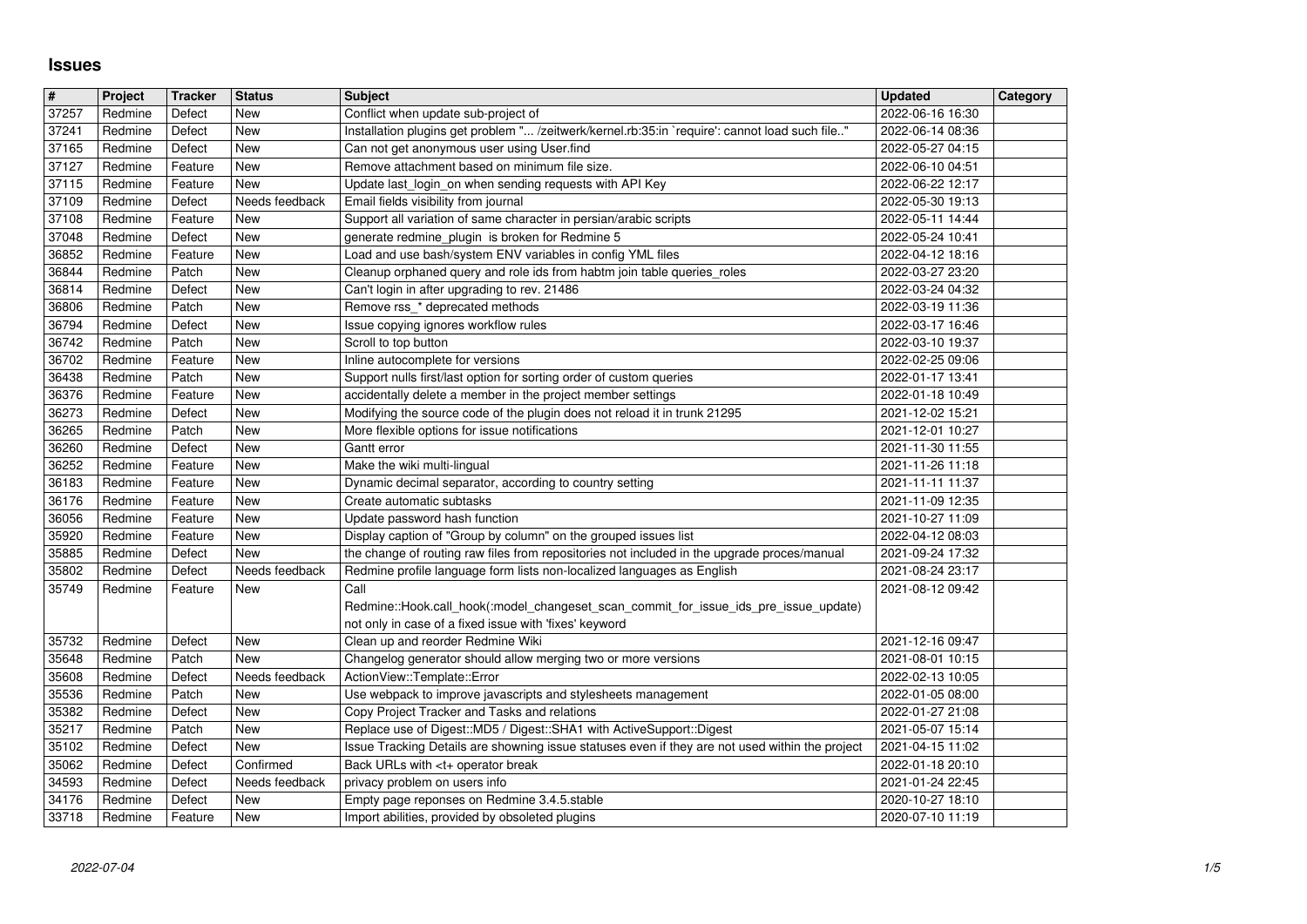| $\overline{\mathbf{H}}$ | Project            | <b>Tracker</b>     | <b>Status</b>            | <b>Subject</b>                                                                                                                                                                          | <b>Updated</b>                       | Category |
|-------------------------|--------------------|--------------------|--------------------------|-----------------------------------------------------------------------------------------------------------------------------------------------------------------------------------------|--------------------------------------|----------|
| 33674<br>33486          | Redmine<br>Redmine | Feature<br>Feature | New<br>New               | Cannot remove user from project when user is assigned to a group<br>When copying the task, I want to reflect the version change of the main task in the version of the 2020-06-02 15:09 | 2020-06-26 19:13                     |          |
|                         |                    |                    |                          | subtask                                                                                                                                                                                 |                                      |          |
| 33287                   | Redmine            | Defect             | Needs feedback           | <b>Issue File Column Attachment Link Error</b>                                                                                                                                          | 2020-08-16 22:41                     |          |
| 33286<br>33211          | Redmine<br>Redmine | Feature<br>Patch   | New<br>New               | Multiple issue ids in "Subject" filter<br>Include block columns (ex: Description, Last notes) in CSV export when option "All columns" is<br>selected                                    | 2020-04-10 09:56<br>2021-03-28 19:53 |          |
| 32852                   | Redmine            | Defect             | Needs feedback           | Upgrading from Redmine v4.0.5 to v4.1.0 gives 2 errors                                                                                                                                  | 2020-02-05 06:39                     |          |
| 32844<br>32762          | Redmine<br>Redmine | Feature<br>Defect  | New<br>New               | The ability to change the 404 not found screen on each site<br>Unicode character fails edit Issue                                                                                       | 2020-01-20 12:29<br>2022-02-14 20:51 |          |
| 32612                   | Redmine            | Defect             | New                      | Distinct can be removed due to unique constraint in database                                                                                                                            | 2019-12-11 18:31                     |          |
| 32610<br>32558          | Redmine<br>Redmine | Defect<br>Defect   | New<br>New               | A inner join can be removed<br>Distinct can be removed                                                                                                                                  | 2019-12-11 18:24<br>2019-12-06 04:07 |          |
| 32484                   | Redmine            | Feature            | New                      | When a group is selected in the user custom field field, Enable the same handling as the user on                                                                                        | 2019-11-18 18:35                     |          |
| 32442                   | Redmine            | Defect             | New                      | the issue list screen.<br>Upgrade vom 2.x to 4.0.5 fails when invoking "rake db:migrate RAILS_ENV=production"                                                                           | 2019-11-10 16:12                     |          |
| 32420<br>32312          | Redmine<br>Redmine | Defect<br>Feature  | Needs feedback<br>New    | Issue redirect after login not working<br>Disable auto selecting in top right Project filter                                                                                            | 2020-10-27 16:12<br>2019-10-21 09:53 |          |
| 31908                   | Redmine            | Feature            | New                      | Do not load all projects in project jump box                                                                                                                                            | 2019-08-15 22:07                     |          |
| 31886                   | Redmine            | Defect             | New                      | There is no limitation for the content of news                                                                                                                                          | 2019-08-13 07:41                     |          |
| 31831<br>31755          | Redmine<br>Redmine | Defect<br>Defect   | New<br><b>New</b>        | Back url parse in validation<br>Couldn't download Redmine by curl in Debian buster                                                                                                      | 2019-08-01 10:49<br>2019-07-22 09:40 |          |
| 31725                   | Redmine            | Feature            | New                      | Start Redmine version numbering in reverse order (newer towards older) when submitting bugs<br>on this instance                                                                         | 2019-07-15 09:40                     |          |
| 31710                   | Redmine            | Defect             | New                      | Assigned on search issues not ordered by name                                                                                                                                           | 2019-07-11 20:43                     |          |
| 31449<br>31381          | Redmine<br>Redmine | Feature<br>Feature | New<br>New               | Generate issue graphics<br>Find change status of issues at custom query                                                                                                                 | 2019-05-31 00:11<br>2019-05-19 16:53 |          |
| 31341                   | Redmine            | Defect             | New                      | install redmine on windows                                                                                                                                                              | 2019-05-10 13:17                     |          |
| 31291<br>31111          | Redmine<br>Redmine | Feature<br>Defect  | New<br>New               | how i can calcute custom field under subproject<br>About custom fields in List format or Key/value list format                                                                          | 2019-05-03 02:19<br>2019-03-28 21:22 |          |
| 31006                   | Redmine            | Feature            | New                      | Add feature Webhook                                                                                                                                                                     | 2020-09-18 12:00                     |          |
| 30981<br>30069          | Redmine<br>Redmine | Feature<br>Feature | <b>New</b><br><b>New</b> | Allow "New Member" modal to keep track of selected users between searches<br>Integrate Redmine with GitLab (or other free CI system for open source) to run tests                       | 2019-03-06 11:03                     |          |
| 30055                   | Redmine            | Defect             | New                      | Keep it from one job to the next                                                                                                                                                        | 2020-04-18 13:22<br>2018-12-05 08:45 |          |
| 29758                   | Redmine            | Feature            | New                      | Introduce optional pay per feature model of Redmine development                                                                                                                         | 2018-10-13 01:54                     |          |
| 29750<br>29664          | Redmine<br>Redmine | Feature<br>Feature | New<br>New               | Per project intergated IDE module with live collaboration support<br>Webhook triggers in Redmine                                                                                        | 2018-10-09 17:59<br>2022-04-08 10:31 |          |
| 29588                   | Redmine            | Feature            | <b>New</b>               | There should be a way to avoid adding paragraph to a Textile block                                                                                                                      | 2018-09-11 23:59                     |          |
| $\sqrt{29512}$<br>29511 | Redmine<br>Redmine | Defect<br>Defect   | Confirmed<br>New         | Test failures with redmine-3.4.6.zip in development mode<br>cpu 100%                                                                                                                    | 2022-01-20 02:16<br>2018-09-06 09:47 |          |
| 28871                   | Redmine            | Defect             | New                      | Adding the window AD activity directory to verify redmine permissions is failed                                                                                                         | 2018-05-27 04:18                     |          |
| 28807<br>28539          | Redmine<br>Redmine | Defect<br>Feature  | New<br>New               | Cannot search in a case-insensitive manner<br>journal query                                                                                                                             | 2018-05-28 04:39<br>2018-04-12 11:43 |          |
|                         |                    |                    |                          |                                                                                                                                                                                         |                                      |          |
|                         |                    |                    |                          |                                                                                                                                                                                         |                                      |          |
|                         |                    |                    |                          |                                                                                                                                                                                         |                                      |          |
|                         |                    |                    |                          |                                                                                                                                                                                         |                                      |          |
|                         |                    |                    |                          |                                                                                                                                                                                         |                                      |          |
|                         |                    |                    |                          |                                                                                                                                                                                         |                                      |          |
|                         |                    |                    |                          |                                                                                                                                                                                         |                                      |          |
|                         |                    |                    |                          |                                                                                                                                                                                         |                                      |          |
|                         |                    |                    |                          |                                                                                                                                                                                         |                                      |          |
|                         |                    |                    |                          |                                                                                                                                                                                         |                                      |          |
|                         |                    |                    |                          |                                                                                                                                                                                         |                                      |          |
|                         |                    |                    |                          |                                                                                                                                                                                         |                                      |          |
|                         |                    |                    |                          |                                                                                                                                                                                         |                                      |          |
|                         |                    |                    |                          |                                                                                                                                                                                         |                                      |          |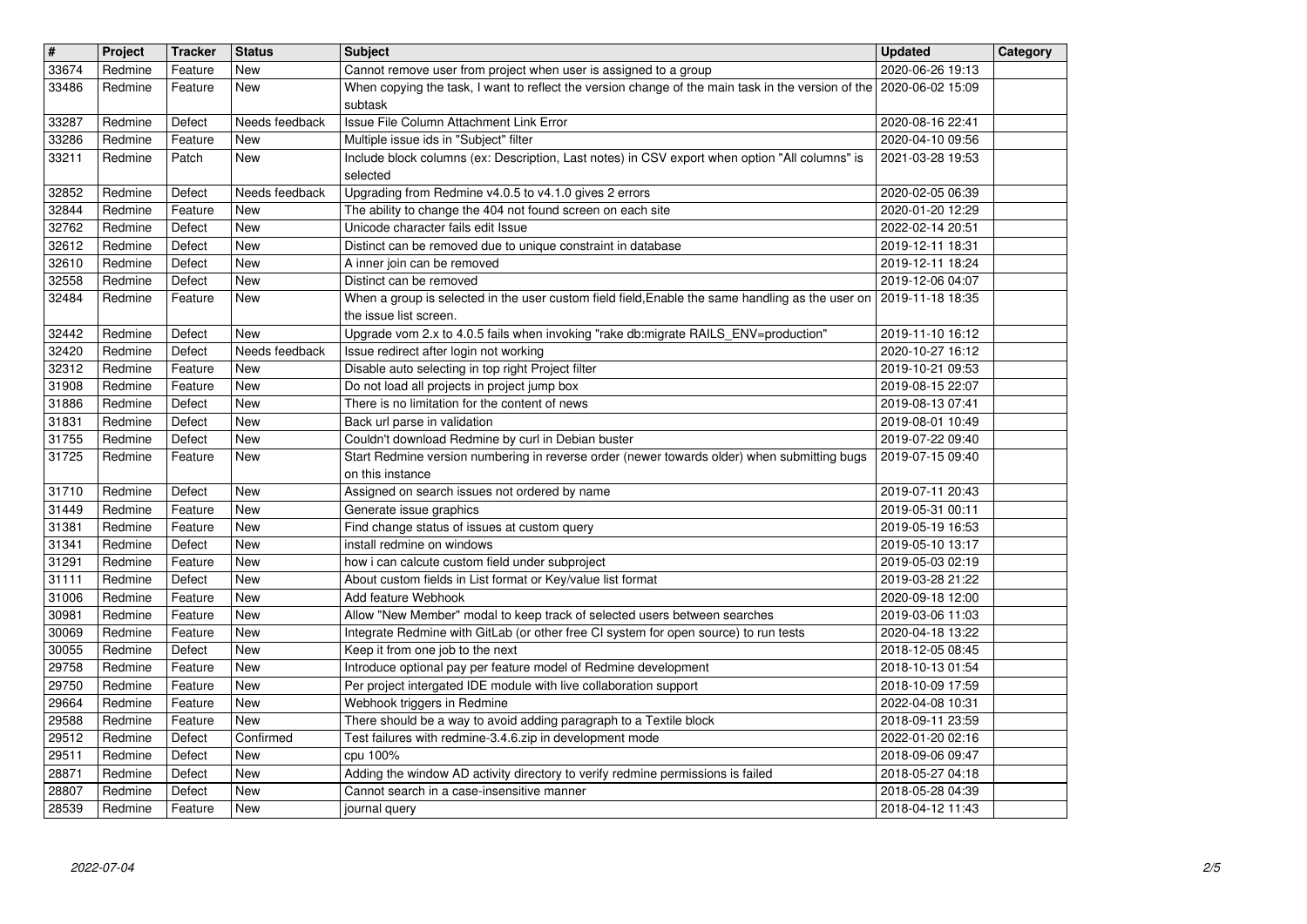| $\overline{\mathbf{H}}$ | Project            | <b>Tracker</b>     | <b>Status</b>            | <b>Subject</b>                                                                                                                                                                | <b>Updated</b>                       | Category |
|-------------------------|--------------------|--------------------|--------------------------|-------------------------------------------------------------------------------------------------------------------------------------------------------------------------------|--------------------------------------|----------|
| 28243                   | Redmine            | Patch              | New                      | Consistent interface for Principal.member_of and not_member_of                                                                                                                | 2018-02-25 20:46                     |          |
| 28127<br>28111          | Redmine<br>Redmine | Defect<br>Defect   | <b>New</b><br><b>New</b> | It is impossible to filter the trackers by project in the XML/REST-API<br>Redmine Permissions - option to combine "Non member" role with others                               | 2019-03-27 00:28<br>2018-01-31 11:58 |          |
| 28105                   | Redmine            | Feature            | <b>New</b>               | Portfolio managment                                                                                                                                                           | 2018-02-27 13:01                     |          |
| 28078                   | Redmine            | Defect             | New                      | Workflows inconsistencies when removing "add/edit issue" permission to a role which already                                                                                   | 2018-01-25 18:14                     |          |
|                         |                    |                    |                          | has a workflow defined                                                                                                                                                        |                                      |          |
| 28069<br>28008          | Redmine<br>Redmine | Defect<br>Feature  | <b>New</b><br><b>New</b> | Queries 403 error if query author is not in the roles list<br>Easier way to put a hyperlink to a network folder in the comments                                               | 2018-01-25 10:44<br>2018-01-17 21:01 |          |
| 27990                   | Redmine            | Defect             | New                      | Roadmap Issues null on selection of version custom field                                                                                                                      | 2018-02-04 15:40                     |          |
| 27902                   | Redmine            | Defect             | <b>New</b>               | Overview page is very slow for private projects with large number of members                                                                                                  | 2020-08-21 09:50                     |          |
| 27693                   | Redmine            | Defect             | <b>New</b>               | In queries, operator "Any" should be "Not empty"                                                                                                                              | 2017-12-27 17:07                     |          |
| 27381<br>27199          | Redmine<br>Redmine | Feature<br>Feature | <b>New</b><br><b>New</b> | % Complete respond to status change in UI<br>add log date to issue list filter                                                                                                | 2017-11-05 09:22<br>2017-10-16 09:23 |          |
| 27126                   | Redmine            | Defect             | Needs feedback           | Breadcrumbs and Drop-down List corrupted                                                                                                                                      | 2017-12-01 13:30                     |          |
| 27067                   | Redmine            | Defect             | Needs feedback           | Missed task for redmine:plugins:test                                                                                                                                          | 2017-09-25 05:44                     |          |
| 26847                   | Redmine            | Feature            | New                      | implement an upgrade script                                                                                                                                                   | 2017-09-06 22:32                     |          |
| 26685<br>26521          | Redmine<br>Redmine | Patch<br>Feature   | New<br>Needs feedback    | Check of child classes of all levels is added for Redmine::SubclassFactory::ClassMethods<br>Identify over-allocated resource                                                  | 2017-08-14 17:01<br>2019-09-03 09:02 |          |
| 26508                   | Redmine            | Defect             | Needs feedback           | excel have wrong column name at custom field                                                                                                                                  | 2017-08-23 09:43                     |          |
| 26105                   | Redmine            | Feature            | New                      | Update Redmine Brand                                                                                                                                                          | 2017-06-06 18:29                     |          |
| 25747                   | Redmine            | Feature            | <b>New</b>               | Spent time - CUSTOM fields - edit permission - WEB UI vs. API access                                                                                                          | 2019-05-14 22:05                     |          |
| 25647<br>25561          | Redmine<br>Redmine | Feature<br>Feature | <b>New</b><br>Reopened   | Max Character Length of Fields e.g. Roles, etc.<br>Issues are not tasks: please split them                                                                                    | 2017-04-20 11:42<br>2017-04-10 13:16 |          |
| 25383                   | Redmine            | Feature            | New                      | A feature to add (signature / date)                                                                                                                                           | 2017-04-19 17:22                     |          |
| 25342                   | Redmine            | Defect             | Needs feedback           | ActionView::Template::Error (undefined method `accessor' for                                                                                                                  | 2018-09-07 22:10                     |          |
|                         |                    |                    | Needs feedback           | # <activerecord::type::value:0xa91ee78>):</activerecord::type::value:0xa91ee78>                                                                                               |                                      |          |
| 25222<br>25141          | Redmine<br>Redmine | Defect<br>Defect   | New                      | 404 error when visiting project's repository tab without a main repository<br>Changing the scope and resetting the position of an acts_as_positioned object inserts it at the | 2017-02-28 21:09<br>2017-02-21 16:46 |          |
|                         |                    |                    |                          | one-before-last position                                                                                                                                                      |                                      |          |
| 25082                   | Redmine            | Feature            | <b>New</b>               | Make issue totals checkbox visible per custom field                                                                                                                           | 2017-02-15 16:11                     |          |
| 25010                   | Redmine            | Feature            | <b>New</b>               | Assign ticket to role instead of group                                                                                                                                        | 2017-02-06 10:58                     |          |
| 24477<br>24426          | Redmine<br>Redmine | Feature<br>Defect  | New<br><b>New</b>        | CSV export feature for thousand of issues<br>sqlserver2014:chang issues parentld success but view is wrong                                                                    | 2016-11-28 19:50<br>2016-11-24 07:47 |          |
| 24152                   | Redmine            | Feature            | <b>New</b>               | Locale independent number settings                                                                                                                                            | 2017-03-02 18:51                     |          |
| 23889                   | Redmine            | Feature            | <b>New</b>               | Assign ticket (SCRUM bug, issue etc.) to multiple projects                                                                                                                    | 2016-09-22 09:00                     |          |
| 23595                   | Redmine            | Feature            | <b>New</b>               | Check for Redmine new version                                                                                                                                                 | 2016-08-16 16:08                     |          |
| 23581<br>23131          | Redmine<br>Redmine | Feature<br>Feature | New<br>Reopened          | Query class inheritance<br>Plugin load order defined by inter-plugin dependencies                                                                                             | 2016-08-12 17:21<br>2016-10-20 10:26 |          |
| 22173                   | Redmine            | Feature            | New                      | xls export with issue URL                                                                                                                                                     | 2016-03-15 03:47                     |          |
| 21958                   | Redmine            | Feature            | New                      | Automatical reverse links to wiki/forums from issues                                                                                                                          | 2016-02-05 08:06                     |          |
| $\sqrt{21783}$<br>21770 | Redmine<br>Redmine | Feature            | New<br>New               | Custom reports from SQL query<br>Preview does not work on non-ascii data input                                                                                                | 2016-01-22 07:01<br>2016-01-21 09:49 |          |
| 21550                   | Redmine            | Defect<br>Patch    | Needs feedback           | New option in html redmine link parsing - attachments                                                                                                                         | 2016-01-15 07:58                     |          |
|                         |                    |                    |                          |                                                                                                                                                                               |                                      |          |
|                         |                    |                    |                          |                                                                                                                                                                               |                                      |          |
|                         |                    |                    |                          |                                                                                                                                                                               |                                      |          |
|                         |                    |                    |                          |                                                                                                                                                                               |                                      |          |
|                         |                    |                    |                          |                                                                                                                                                                               |                                      |          |
|                         |                    |                    |                          |                                                                                                                                                                               |                                      |          |
|                         |                    |                    |                          |                                                                                                                                                                               |                                      |          |
|                         |                    |                    |                          |                                                                                                                                                                               |                                      |          |
|                         |                    |                    |                          |                                                                                                                                                                               |                                      |          |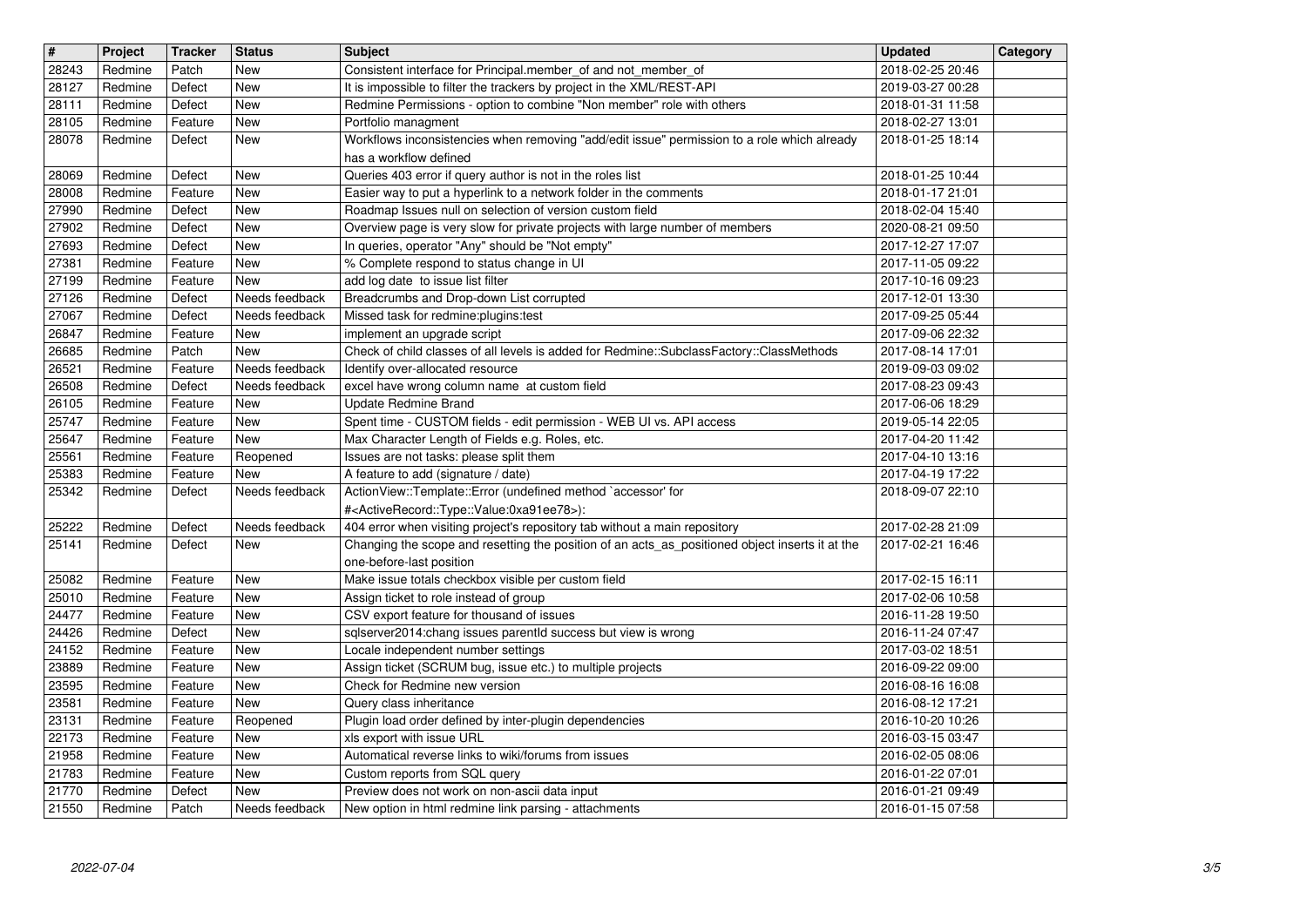| $\overline{\mathbf{H}}$ | Project            | <b>Tracker</b>     | <b>Status</b>                | <b>Subject</b>                                                                                                                    | <b>Updated</b>                       | Category |
|-------------------------|--------------------|--------------------|------------------------------|-----------------------------------------------------------------------------------------------------------------------------------|--------------------------------------|----------|
| 20547<br>20482          | Redmine<br>Redmine | Defect<br>Feature  | <b>New</b><br>Needs feedback | Exporting CSV with multiple tabs open can export wrong view<br>Super admin with more than one admin                               | 2015-08-17 15:47<br>2015-09-04 04:00 |          |
| 20153                   | Redmine            | Defect             | Needs feedback               | Ajax indicator ajaxComplete/ajaxStop do not fire at (document).ready                                                              | 2015-07-22 01:59                     |          |
| 20124                   | Redmine            | Patch              | <b>New</b>                   | Query option, The sql for field to allow groups option.                                                                           | 2016-02-18 15:17                     |          |
| 20042<br>19850          | Redmine<br>Redmine | Defect<br>Feature  | Needs feedback<br><b>New</b> | A test fail when running it with PostgreSQL<br>Quote multiple comments                                                            | 2021-01-18 09:00<br>2015-05-15 10:18 |          |
| 19629                   | Redmine            | Feature            | <b>New</b>                   | Flags in Issue list                                                                                                               | 2015-04-15 12:25                     |          |
| 19174                   | Redmine            | Defect             | Needs feedback               | db migrate error from old version to 2.6<br>Slow rendering pages with many small macros                                           | 2015-03-26 11:41<br>2015-01-23 00:37 |          |
| 18914<br>18677          | Redmine<br>Redmine | Defect<br>Feature  | <b>New</b><br><b>New</b>     | Planning module                                                                                                                   | 2014-12-18 09:40                     |          |
| 18618                   | Redmine            | Feature            | <b>New</b>                   | watch users by managers                                                                                                           | 2015-04-14 19:24                     |          |
| 18342<br>18325          | Redmine<br>Redmine | Feature<br>Feature | <b>New</b>                   | Enhanced issue filter                                                                                                             | 2015-04-10 20:21<br>2018-03-15 00:43 |          |
| 18220                   | Redmine            | Feature            | New<br><b>New</b>            | Request approval<br>Allow Redmine to run as a Rails Engine                                                                        | 2014-12-09 15:17                     |          |
| 18201                   | Redmine            | Defect             | <b>New</b>                   | Internal server error (500): invalid byte sequence in UTF-8                                                                       | 2014-11-05 10:10                     |          |
| 17844<br>17770          | Redmine<br>Redmine | Feature<br>Defect  | <b>New</b><br>New            | A help intercept or better options<br>very simple fix: that causes many sites to break, and much confusion - incorrect use of .js | 2014-09-12 08:01<br>2017-12-03 19:24 |          |
|                         |                    |                    |                              | suffix                                                                                                                            |                                      |          |
| 17743                   | Redmine            | Feature            | <b>New</b>                   | Export a project as static HTML                                                                                                   | 2022-01-27 11:47                     |          |
| 17689<br>17520          | Redmine<br>Redmine | Feature<br>Defect  | <b>New</b><br><b>New</b>     | De-List or cleraly mark commercial plugins<br>When I edit a saved Query I lose my project focus                                   | 2014-08-28 11:06<br>2014-08-19 05:55 |          |
| 16314                   | Redmine            | Patch              | <b>New</b>                   | Redirect back is overheated                                                                                                       | 2014-04-04 10:05                     |          |
| 16299                   | Redmine            | Defect             | Needs feedback               | Custom Issue field is not saved while issue is created                                                                            | 2015-07-01 19:55                     |          |
| 16101<br>15544          | Redmine<br>Redmine | Feature<br>Feature | <b>New</b><br><b>New</b>     | Sticky filters for all queries in project<br>Queries: Issues with "RegEx"                                                         | 2014-02-14 16:28<br>2013-11-26 12:48 |          |
| 15390                   | Redmine            | Patch              | <b>New</b>                   | Simple Redmine Sub-directory Support                                                                                              | 2013-11-19 05:27                     |          |
| 15019                   | Redmine            | Feature            | New                          | Reusable custom queries                                                                                                           | 2013-10-01 14:00                     |          |
| 14936<br>14860          | Redmine<br>Redmine | Feature<br>Feature | <b>New</b><br><b>New</b>     | Use a stable and modifiable data structure for jsToolbar elements<br>Automatic local export .csv file                             | 2013-10-27 14:38<br>2013-09-21 15:14 |          |
| 14706                   | Redmine            | Defect             | <b>New</b>                   | Sometimes pages are slow                                                                                                          | 2013-08-20 11:23                     |          |
| 14392                   | Redmine            | Feature            | <b>New</b>                   | html5 desktop notification for (watched) events if logged in                                                                      | 2013-07-09 04:16                     |          |
| 14322<br>14259          | Redmine<br>Redmine | Feature<br>Defect  | <b>New</b><br><b>New</b>     | Excel Export as XML (instead of csv) to support export of fields containing NewLines<br>sub project show position problem         | 2013-06-29 08:44<br>2013-06-15 18:15 |          |
| 14203                   | Redmine            | Defect             | <b>New</b>                   | Add support for the 'notes://' protocol handler                                                                                   | 2013-10-14 11:54                     |          |
| 13834                   | Redmine            | Feature            | <b>New</b>                   | Can we change the jquery file with other versions                                                                                 | 2013-04-30 07:18                     |          |
| 13824<br>13635          | Redmine<br>Redmine | Feature<br>Feature | New<br><b>New</b>            | Project identifier for greek + cyrillic glyphs<br>Filtering issues by comparing two custom fields against each other              | 2013-04-22 18:20<br>2013-04-01 09:57 |          |
| 13533                   | Redmine            | Feature            | <b>New</b>                   | Concept for controlling visibility of users                                                                                       | 2015-02-26 12:46                     |          |
| 13524                   | Redmine            | Feature            | New                          | Graphic selection for main header through settings page                                                                           | 2013-03-20 18:42                     |          |
| 13484<br>13334          | Redmine<br>Redmine | Defect<br>Feature  | New<br>New                   | restricted access folder in a redmine project<br>Custom Fields mod. before commit to db                                           | 2013-03-15 13:49<br>2013-03-01 19:16 |          |
| 13290                   | Redmine            | Defect             | New                          | Internal Error instead login screen when anonymous user is redirected to wiki page                                                | 2013-02-26 10:26                     |          |
| 13189                   | Redmine            | Defect             | New                          | Redmine version in trunk should be based on next major release                                                                    | 2013-03-11 20:26                     |          |
|                         |                    |                    |                              |                                                                                                                                   |                                      |          |
|                         |                    |                    |                              |                                                                                                                                   |                                      |          |
|                         |                    |                    |                              |                                                                                                                                   |                                      |          |
|                         |                    |                    |                              |                                                                                                                                   |                                      |          |
|                         |                    |                    |                              |                                                                                                                                   |                                      |          |
|                         |                    |                    |                              |                                                                                                                                   |                                      |          |
|                         |                    |                    |                              |                                                                                                                                   |                                      |          |
|                         |                    |                    |                              |                                                                                                                                   |                                      |          |
|                         |                    |                    |                              |                                                                                                                                   |                                      |          |
|                         |                    |                    |                              |                                                                                                                                   |                                      |          |
|                         |                    |                    |                              |                                                                                                                                   |                                      |          |
|                         |                    |                    |                              |                                                                                                                                   |                                      |          |
|                         |                    |                    |                              |                                                                                                                                   |                                      |          |
|                         |                    |                    |                              |                                                                                                                                   |                                      |          |
|                         |                    |                    |                              |                                                                                                                                   |                                      |          |